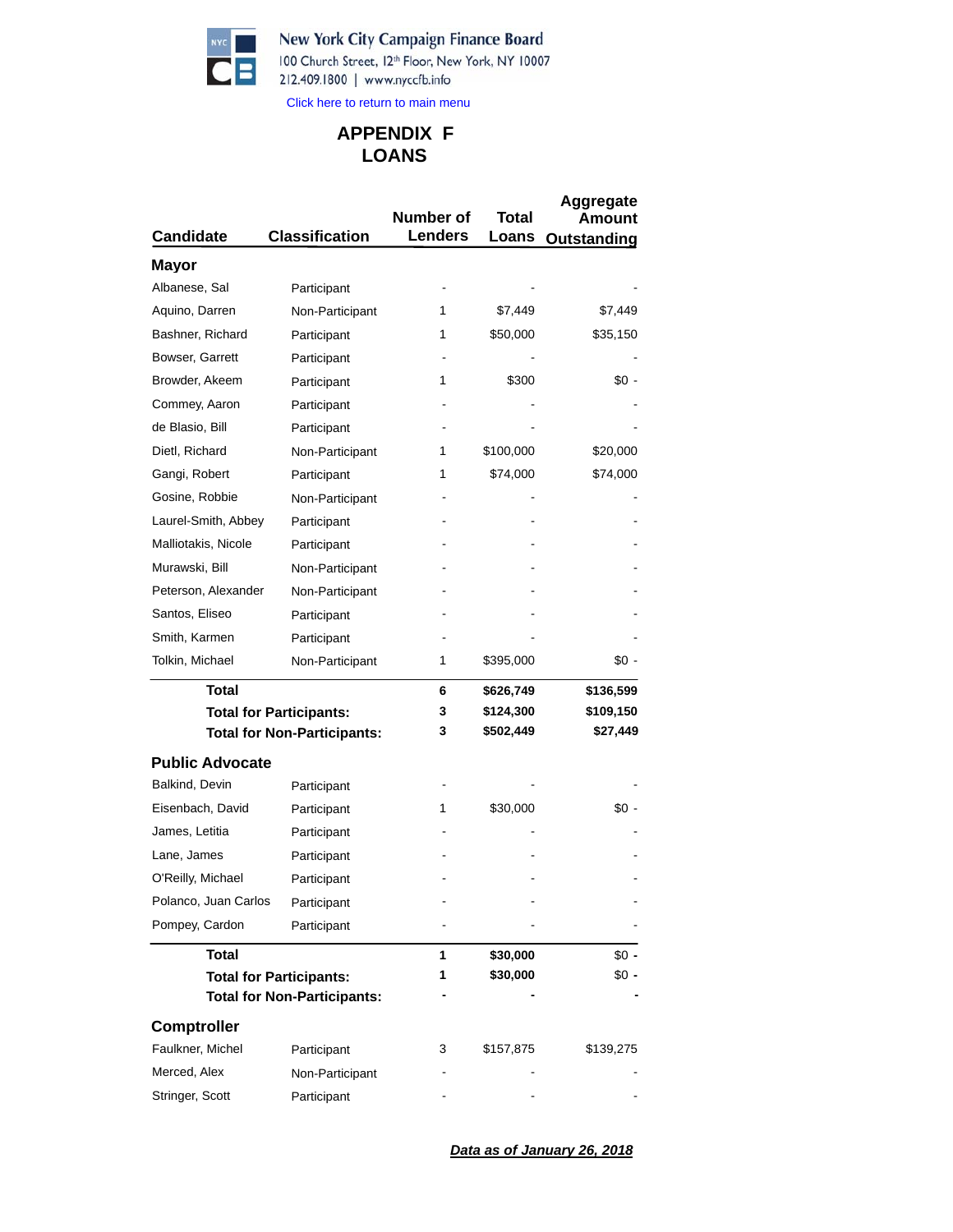

100 Church Street, 12th Floor, New York, NY 10007 212.409.1800 | www.nyccfb.info

Click here to return to main menu

## **LOANS APPENDIX F**

| <b>Candidate</b>      | <b>Classification</b>              | Number of<br><b>Lenders</b> | Total<br>Loans | Aggregate<br>Amou<br>Outstanding |
|-----------------------|------------------------------------|-----------------------------|----------------|----------------------------------|
| <b>Comptroller</b>    |                                    |                             |                |                                  |
| Willebrand, Julia     | Non-Participant                    |                             |                |                                  |
| <b>Total</b>          |                                    | 3                           | \$157,875      | \$139,275                        |
|                       | <b>Total for Participants:</b>     | З                           | \$157,875      | \$139,275                        |
|                       | <b>Total for Non-Participants:</b> |                             |                |                                  |
| <b>Boro President</b> |                                    |                             |                |                                  |
| Adams, Eric           | Non-Participant                    |                             |                |                                  |
| Bardel, Henry         | Non-Participant                    |                             |                |                                  |
| Brewer, Gale          | Participant                        |                             |                |                                  |
| Brown, Everly         | Participant                        |                             |                |                                  |
| Bruno, Vito           | Participant                        | 1                           | \$15,000       | \$9,000                          |
| DeMartis, Steven      | Non-Participant                    |                             |                |                                  |
| Diaz Jr., Ruben       | Participant                        |                             |                |                                  |
| Katz, Melinda         | Participant                        |                             |                |                                  |
| Kissel, Benjamin      | Participant                        |                             |                |                                  |
| Kregler, William      | Participant                        |                             |                |                                  |
| Oddo, James           | Participant                        |                             |                |                                  |
| Price, Camella        | Participant                        |                             |                |                                  |
| Rivera, Daniel Vila   | Non-Participant                    |                             |                |                                  |
| Scala, Frank          | Non-Participant                    |                             |                |                                  |
| Selkridge, Avery      | Non-Participant                    |                             |                |                                  |
| Shcherbenko, Thomas   | Participant                        |                             |                |                                  |
| Vitiello, Antonio     | Non-Participant                    |                             |                |                                  |
| Waddell, Brian        | Participant                        |                             |                |                                  |
| Total                 |                                    | 1                           | \$15,000       | \$9,000                          |
|                       | <b>Total for Participants:</b>     | 1                           | \$15,000       | \$9,000                          |
|                       | <b>Total for Non-Participants:</b> |                             |                |                                  |
| <b>City Council</b>   |                                    |                             |                |                                  |
| Abreu, Randy          | Participant                        |                             |                |                                  |
| Adams, Adrienne       | Participant                        |                             |                |                                  |
| Ampry-Samuel, Alicka  | Participant                        | 1                           | \$15,000       | \$0 -                            |
| Antoine, Royston      | Participant                        | 1                           | \$4,000        | \$4,000                          |
| Aronson, Vanessa      | Participant                        | 1                           | \$10,000       | \$0 -                            |
| Ayala, Diana          | Participant                        |                             |                |                                  |
| Barron, Inez          | Participant                        | 1                           | \$5,000        | \$0 -                            |
| Beckford, Anthony     | Non-Participant                    |                             |                |                                  |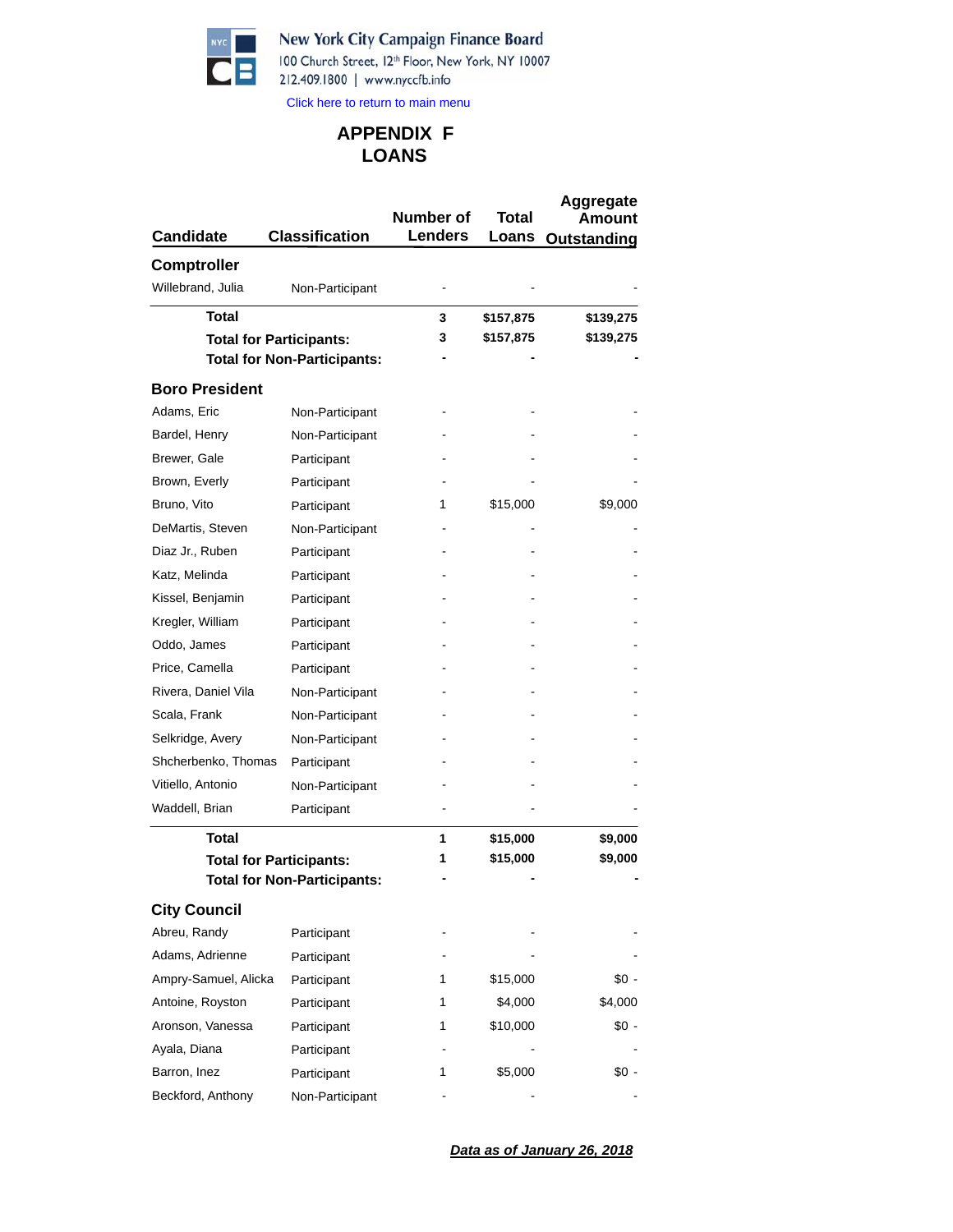$\blacksquare$  $\sqrt{2}$ 

## New York City Campaign Finance Board

100 Church Street, 12th Floor, New York, NY 10007 212.409.1800 | www.nyccfb.info

Click here to return to main menu

# **LOANS APPENDIX F**

| <b>Candidate</b>                   | <b>Classification</b> | Number of<br><b>Lenders</b> | Total<br>Loans | Aggregate<br>Amount<br>Outstanding |
|------------------------------------|-----------------------|-----------------------------|----------------|------------------------------------|
| <b>City Council</b>                |                       |                             |                |                                    |
| Beltzer, Michael                   | Participant           |                             |                |                                    |
| Berkley, Jennifer                  | Participant           | 1                           | \$500          | \$0 -                              |
| Bobilin, Patrick                   | Participant           | 1                           | \$2,500        | \$2,500                            |
| Borelli, Joseph                    | Participant           |                             |                |                                    |
| Brannan, Justin                    | Participant           |                             |                |                                    |
| Brisport, Jabari                   | Participant           | 2                           | \$3,300        | \$0 -                              |
| Bruno, John                        | Non-Participant       |                             |                |                                    |
| Butler, Henry                      | Participant           |                             |                |                                    |
| Butler, Shenaque Sean              | Non-Participant       |                             |                |                                    |
| Cabrera, Fernando                  | Participant           |                             |                |                                    |
| Cambranes, Victoria                | Non-Participant       |                             |                |                                    |
| Cancel, Jayson                     | Participant           |                             |                |                                    |
| Capano, Robert                     | Participant           |                             |                |                                    |
| Carew, Christopher                 | Non-Participant       |                             |                |                                    |
| Carreras, Daby                     | Non-Participant       |                             |                |                                    |
| Carroll, Kevin Peter               | Participant           |                             |                |                                    |
| Castellanos, Francesca             | Non-Participant       |                             |                |                                    |
| Castro, Maria                      | Participant           |                             |                |                                    |
| Cavaco, Manuel                     | Non-Participant       |                             |                |                                    |
| Cerini, John                       | Participant           |                             |                |                                    |
| Cespedes, Louis                    | Non-Participant       | 1                           | \$8,000        | \$0 -                              |
| Chin, Margaret                     | Participant           |                             |                |                                    |
| Chirico, Vincenzo                  | Participant           | 1                           | \$5,000        | \$0 -                              |
| Cho, Ronnie                        | Non-Participant       | 1                           | \$70,000       | \$69,185                           |
| Cleare, Cordell                    | Participant           |                             |                |                                    |
| Cohen, Andrew                      | Non-Participant       | 1                           | \$2,500        | \$2,500                            |
| Concannon, Joseph                  | Participant           |                             |                |                                    |
| Conigliaro, Michael                | Non-Participant       |                             |                |                                    |
| Constantinides, Costa              | Participant           |                             |                |                                    |
| Cornegy, Jr., Robert               | Participant           |                             |                |                                    |
| Cox, Leopold                       | Participant           |                             |                |                                    |
| Crowley, Elizabeth                 | Non-Participant       |                             |                |                                    |
| Cumbo, Laurie                      | Participant           |                             |                |                                    |
| Cunningham, Brian-ChrisParticipant |                       |                             |                |                                    |
| David, Richard                     | Participant           |                             |                |                                    |
| Delgado, Roxanne                   | Non-Participant       |                             |                |                                    |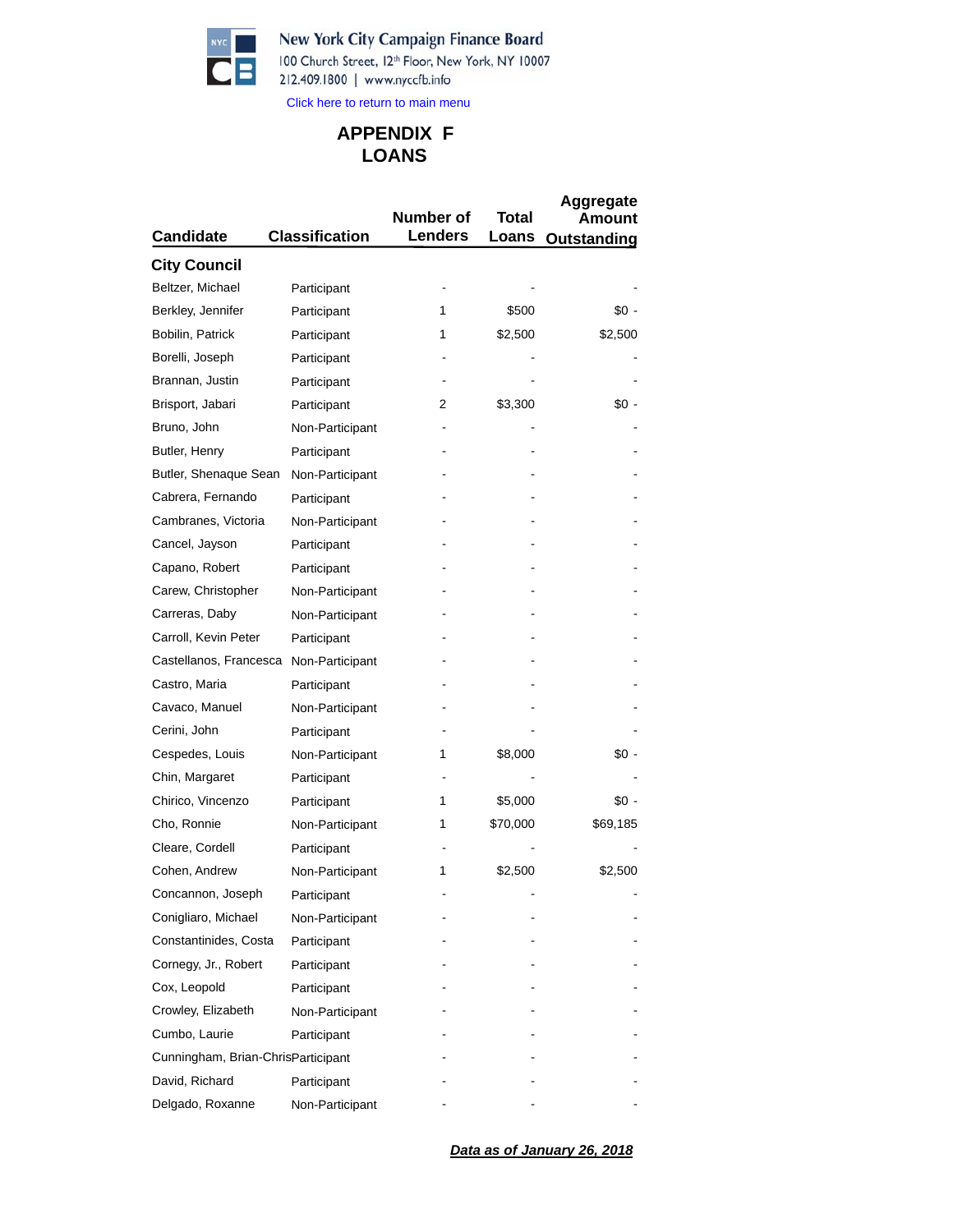

## New York City Campaign Finance Board

100 Church Street, 12th Floor, New York, NY 10007 212.409.1800 | www.nyccfb.info

Click here to return to main menu

## **LOANS APPENDIX F**

|                      |                       | Number of      | Total     | Aggregate             |
|----------------------|-----------------------|----------------|-----------|-----------------------|
| <b>Candidate</b>     | <b>Classification</b> | <b>Lenders</b> | Loans     | Amount<br>Outstanding |
| <b>City Council</b>  |                       |                |           |                       |
| Delices, Patrick     | Participant           |                |           |                       |
| Denaro, Raimondo     | Participant           |                |           |                       |
| Denis, Oswald        | Non-Participant       |                |           |                       |
| Deutsch, Chaim       | Participant           |                |           |                       |
| Diaz, Sr., Ruben     | Non-Participant       |                |           |                       |
| Doyle, John          | Participant           |                |           |                       |
| Dromm, Daniel        | Non-Participant       |                |           |                       |
| Drusin, Hyman        | Non-Participant       | 1              | \$10      | \$10                  |
| Eggleston, Benjamin  |                       |                |           |                       |
|                      | Non-Participant       |                |           |                       |
| El, Niyyirrah        | Non-Participant       |                |           |                       |
| El-Yateem, Khader    | Participant           |                |           |                       |
| Erwin, Adrienne      | Non-Participant       |                |           |                       |
| Espinal, Jr., Rafael | Non-Participant       |                |           |                       |
| Eugene, Mathieu      | Participant           |                |           |                       |
| Farias, Amanda       | Participant           |                |           |                       |
| Ferretti, Jeffrey    | Non-Participant       |                |           |                       |
| Filler, Marat        | Participant           |                |           |                       |
| Florentino, Richard  | Participant           |                |           |                       |
| Foldenauer, Aaron    | Participant           |                |           |                       |
| Fox, Ede             | Participant           |                |           |                       |
| Francois, Frank      | Participant           |                |           |                       |
| Garcia, Elvin        | Participant           |                |           |                       |
| Garrity, Donald      | Participant           |                |           |                       |
| Gibson, Vanessa      | Participant           |                |           |                       |
| Gjonaj, Mark         | Non-Participant       | 1              | \$375,000 | \$375,000             |
| Gomez, Alex          | Participant           |                |           |                       |
| Gonzalez, Sara       | Participant           | 1              | \$6,000   | \$0                   |
| Gooding, Pierre      | Participant           |                |           |                       |
| Goodman, Cary        | Participant           |                |           |                       |
| Goodman, Ronny       | Non-Participant       |                |           |                       |
| Goodwin, Gwen        | Non-Participant       | 1              | \$900     | \$0 -                 |
| Gordon, Karree-Lyn   | Participant           |                |           |                       |
| Gray, Tyson-Lord     | Participant           | 1              | \$5,000   | \$0 -                 |
| Graziano, Paul       | Participant           |                |           |                       |
| Green, Rupert        | Participant           | 1              | \$268     | \$0 -                 |
| Grodenchik, Barry    | Non-Participant       |                |           |                       |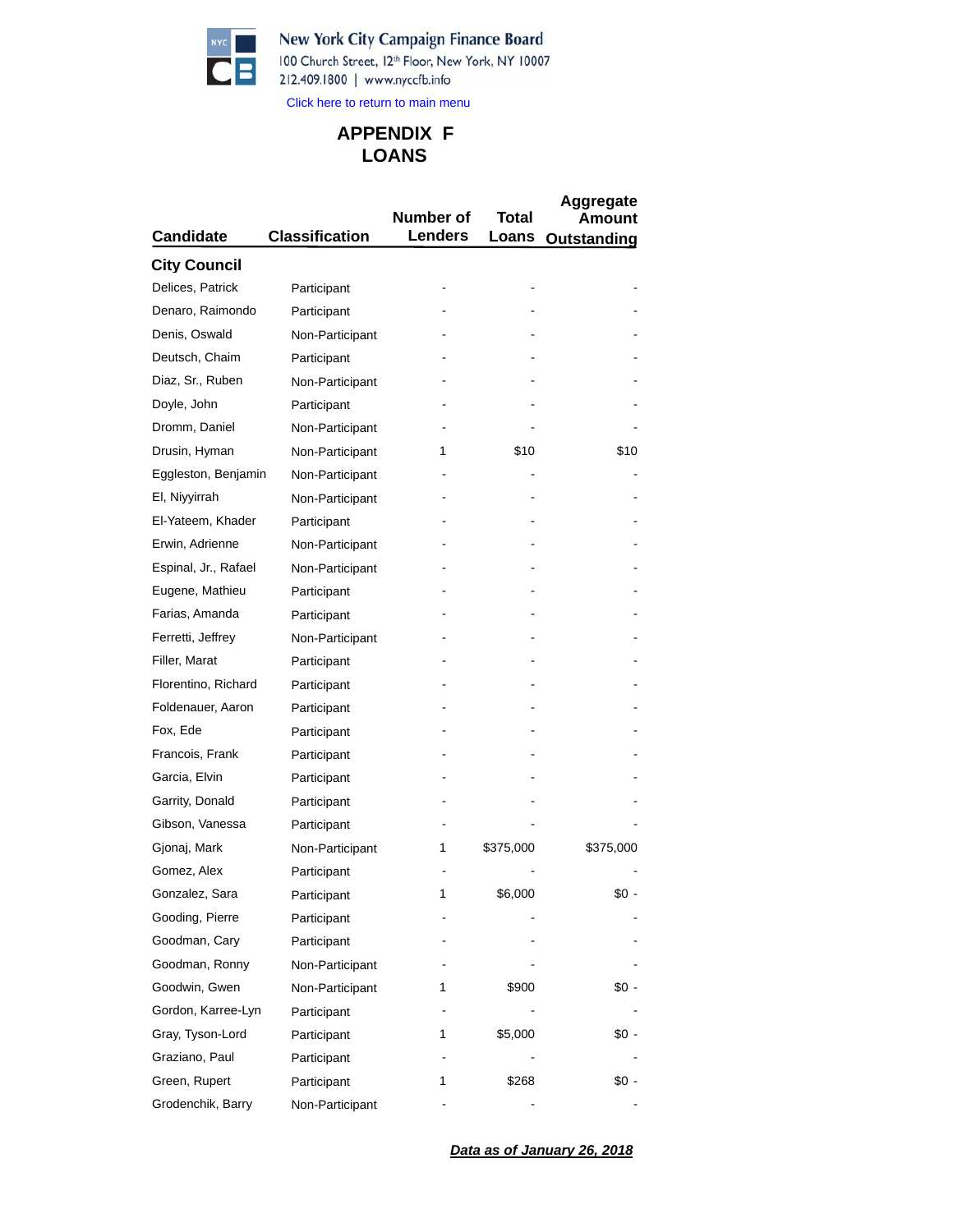New York City Campaign Finance Board 100 Church Street, 12th Floor, New York, NY 10007



212.409.1800 | www.nyccfb.info

Click here to return to main menu

# **LOANS APPENDIX F**

| <b>Candidate</b>                  | <b>Classification</b> | Number of<br><b>Lenders</b> | Total<br>Loans | <b>Aggregate</b><br>Amount<br>Outstanding |
|-----------------------------------|-----------------------|-----------------------------|----------------|-------------------------------------------|
| <b>City Council</b>               |                       |                             |                |                                           |
| Halasa, Marni                     | Non-Participant       | 1                           | \$13,400       | \$12,900                                  |
| Hamilton, Derek                   | Participant           |                             |                |                                           |
| Hamilton-Johnson, PameParticipant |                       | 2                           | \$4,000        | \$0 -                                     |
| Harary, Rebecca                   | Participant           | 1                           | \$2,000        | \$0 -                                     |
| Hartman, Alec                     | Participant           |                             |                |                                           |
| Hikind, Yoni                      | Non-Participant       | 1                           | \$110,000      | \$0 -                                     |
| Hines, Helen                      | Participant           |                             |                |                                           |
| Holden, Robert                    | Participant           |                             |                |                                           |
| Holland, Marvin                   | Participant           |                             |                |                                           |
| Honig, Rachel                     | Participant           |                             |                |                                           |
| Hormeku, Mawuli                   | Participant           |                             |                |                                           |
| Hulbert, Carmen                   | Participant           |                             |                |                                           |
| Hussein, Erin                     | Participant           | 1                           | \$400          | \$0 -                                     |
| Hutchins, Scott                   | Non-Participant       |                             |                |                                           |
| Imperiale, Dashia                 | Participant           |                             |                |                                           |
| Itteera, Benny                    | Non-Participant       |                             |                |                                           |
| Jackson, Berneda                  | Non-Participant       |                             |                |                                           |
| Jeffcoat, Marvin                  | Participant           |                             |                |                                           |
| Johnson, Corey                    | Non-Participant       |                             |                |                                           |
| Johnson, Ernest                   | Non-Participant       |                             |                |                                           |
| Jordan, Victor                    | Participant           |                             |                |                                           |
| Joyner, John                      | Participant           |                             |                |                                           |
| Jung, Bryan                       | Non-Participant       |                             |                |                                           |
| Kallos, Benjamin                  | Participant           |                             |                |                                           |
| Kasper, Joseph                    | Non-Participant       |                             |                |                                           |
| Kelly, Brian                      | Non-Participant       |                             |                |                                           |
| King, Andrew                      | Non-Participant       |                             |                |                                           |
| King, Moreen                      | Participant           | 1                           | \$70,000       | \$0 -                                     |
| Koo, Peter                        | Non-Participant       | 1                           | \$2,000        | \$0 -                                     |
| Koslowitz, Karen                  | Participant           |                             |                |                                           |
| Lancman, Rory                     | Non-Participant       |                             |                |                                           |
| Lander, Brad                      | Non-Participant       |                             |                |                                           |
| Levin, Stephen                    | Participant           |                             |                |                                           |
| Levine, Mark                      | Non-Participant       |                             |                |                                           |
| Levy, Michael                     | Non-Participant       |                             |                |                                           |
| Lim, John                         | Non-Participant       |                             |                |                                           |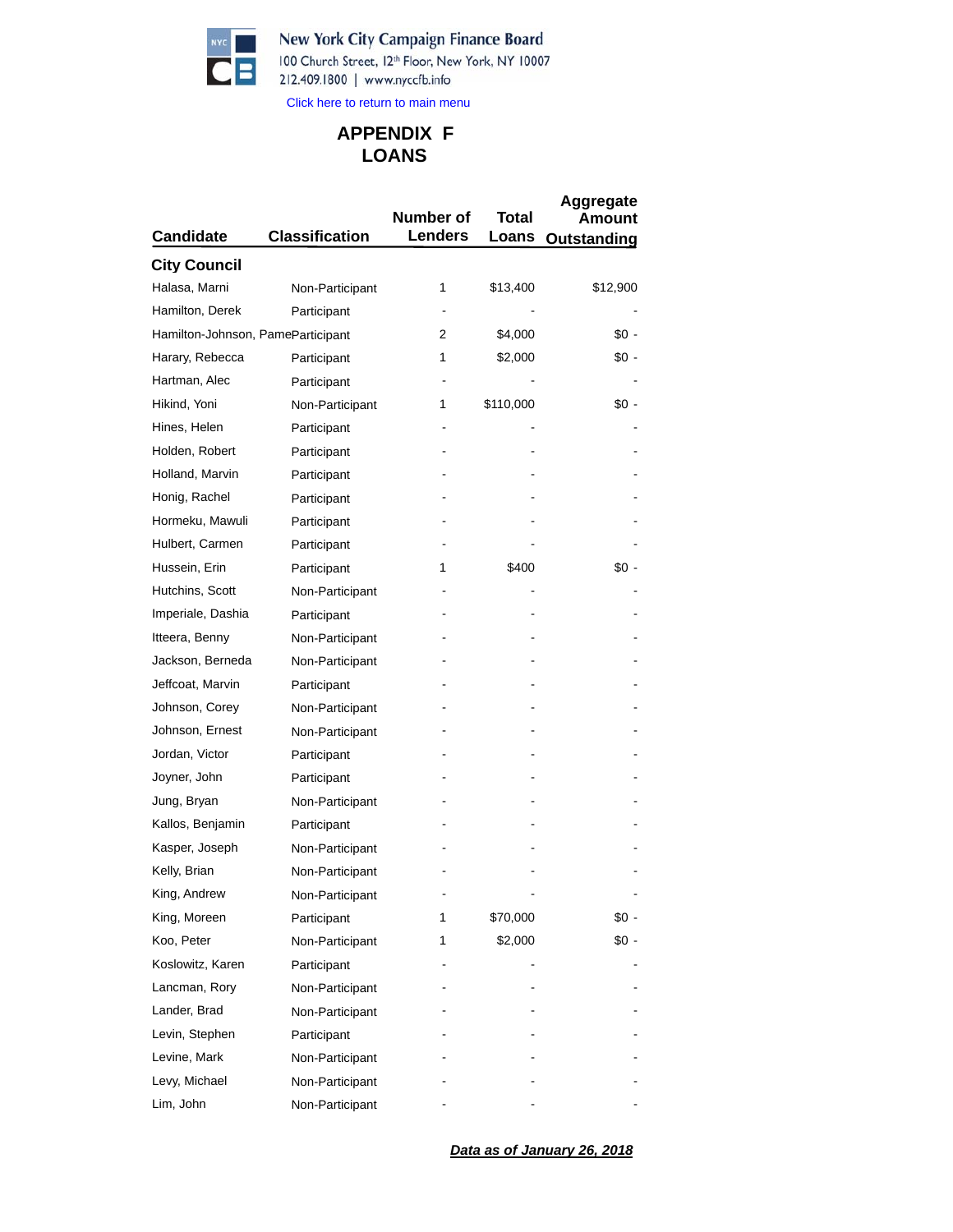B

## New York City Campaign Finance Board

100 Church Street, 12th Floor, New York, NY 10007 212.409.1800 | www.nyccfb.info

Click here to return to main menu

## **LOANS APPENDIX F**

| <b>Candidate</b>       | <b>Classification</b> | Number of<br><b>Lenders</b> | Total<br>Loans | Aggregate<br>Amount<br>Outstanding |
|------------------------|-----------------------|-----------------------------|----------------|------------------------------------|
| <b>City Council</b>    |                       |                             |                |                                    |
| Lopez-Pierre, Thomas   | Participant           | 1                           | \$2,500        | \$2,500                            |
| Lundgren, Carl         | Non-Participant       |                             |                |                                    |
| Mack, Dianne           | Participant           |                             |                |                                    |
| Mailman, Jeffrey       | Participant           |                             |                |                                    |
| Maisel, Alan           | Participant           |                             |                |                                    |
| Mapp, Tamika           | Participant           | 2                           | \$13,475       | \$9,845                            |
| Marte, Christopher     | Participant           |                             |                |                                    |
| Marthone, Joseph       | Non-Participant       |                             |                |                                    |
| Martinez, Israel       | Participant           |                             |                |                                    |
| Matteo, Steven         | Participant           |                             |                |                                    |
| McCabe, Liam           | Participant           |                             |                |                                    |
| McMillan, Jimmy        | Participant           |                             |                |                                    |
| Medina, Angel          | Non-Participant       |                             |                |                                    |
| Menchaca, Carlos       | Participant           |                             |                |                                    |
| Miao, Chris            | Participant           | 2                           | \$35,000       | \$35,000                           |
| Miller, David          | Non-Participant       |                             |                |                                    |
| Miller, I. Daneek      | Participant           |                             |                |                                    |
| Monserrate, Hiram      | Participant           |                             |                |                                    |
| Moore, William         | Participant           |                             |                |                                    |
| Moseley, Montell       | Non-Participant       |                             |                |                                    |
| Mossop, Ivan           | Participant           |                             |                |                                    |
| Moya, Francisco        | Participant           |                             |                |                                    |
| Olivera, Deidre        | Participant           | 1                           | \$10,000       | \$0 -                              |
| Ortiz, Felix           | Participant           |                             |                |                                    |
| Ortiz, Linda           | Non-Participant       |                             |                |                                    |
| Ortiz, Victor          | Participant           |                             |                |                                    |
| Parker, Christine      | Participant           | 2                           | \$2,750        | \$2,500                            |
| Payne-Hanks, Kamillah  | Participant           |                             |                |                                    |
| Penrose, Michael       | Participant           |                             |                |                                    |
| Perdomo, Felix         | Participant           | 1                           | \$25,000       | \$0 -                              |
| Perez, Josue           | Participant           |                             |                |                                    |
| Perkins, Bill          | Participant           |                             |                |                                    |
| Poulidis, Konstantinos | Non-Participant       |                             |                |                                    |
| Powell, Hettie         | Participant           | 1                           | \$5,000        | \$0 -                              |
| Powers, Judah David    | Non-Participant       |                             |                |                                    |
| Powers, Keith          | Participant           |                             |                |                                    |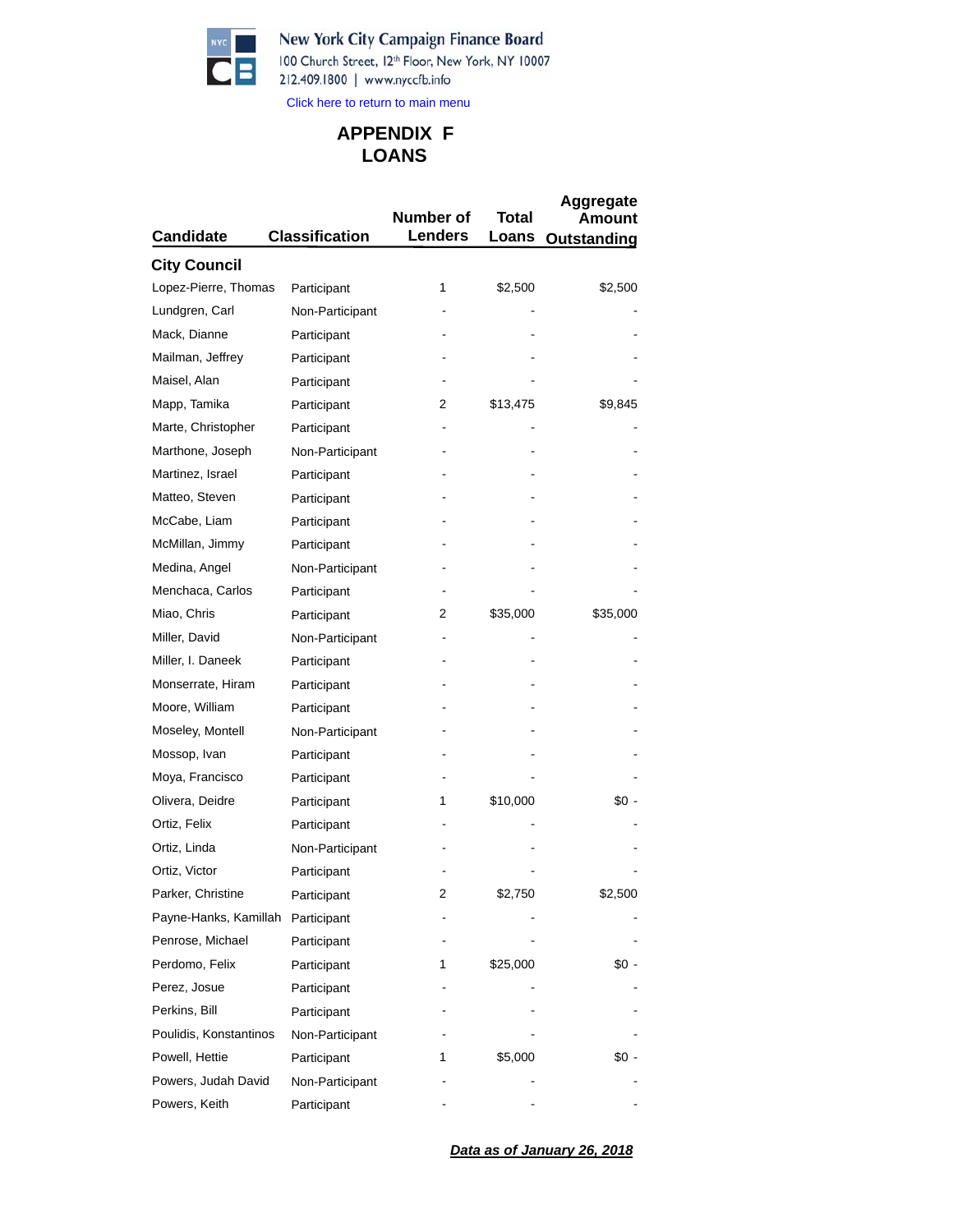

## New York City Campaign Finance Board

100 Church Street, 12th Floor, New York, NY 10007 212.409.1800 | www.nyccfb.info

Click here to return to main menu

## **LOANS APPENDIX F**

|                         |                       | Number of      | <b>Total</b> | Aggregate<br>Amount |  |
|-------------------------|-----------------------|----------------|--------------|---------------------|--|
| <b>Candidate</b>        | <b>Classification</b> | <b>Lenders</b> | Loans        | Outstanding         |  |
| <b>City Council</b>     |                       |                |              |                     |  |
| Provost, Cory           | Participant           |                |              |                     |  |
| Quaglione, John         | Participant           |                |              |                     |  |
| Rabin, Eliot            | Non-Participant       |                |              |                     |  |
| Rahman, Mohammad        | Participant           | 7              | \$8,000      | \$0 -               |  |
| Ramirez, Eduardo        | Non-Participant       |                |              |                     |  |
| Raudenbush, William     | Participant           |                |              |                     |  |
| Raymond, Pia            | Participant           |                |              |                     |  |
| Reed, Alan              | Non-Participant       |                |              |                     |  |
| Regina-Potter, Lucretia | Non-Participant       |                |              |                     |  |
| Reynoso, Antonio        | Participant           |                |              |                     |  |
| Richards, Donovan       | Participant           |                |              |                     |  |
| Rivera, Carlina         | Participant           |                |              |                     |  |
| Rivers, Anthony         | Participant           |                |              |                     |  |
| Rodriguez, Robert       | Participant           |                |              |                     |  |
| Rodriguez, Ydanis       | Participant           |                |              |                     |  |
| Romaguera, Allan        | Non-Participant       |                |              |                     |  |
| Rose, Deborah           | Participant           |                |              |                     |  |
| Rosenthal, Helen        | Participant           |                |              |                     |  |
| Royster Jr., Jack       | Participant           |                |              |                     |  |
| Ruiz, William           | Participant           |                |              |                     |  |
| Salamanca, Jr., Rafael  | Non-Participant       |                |              |                     |  |
| Sanchez, Jasmin         | Participant           |                |              |                     |  |
| Sanchez, Justin         | Participant           |                |              |                     |  |
| Santana, Elvis          | Participant           |                |              |                     |  |
| Saperstein, Steven      | Participant           | 1              | \$8,075      | \$0 -               |  |
| Scala, Michael          | Participant           | 1              | \$3,500      | \$0 -               |  |
| Schachter, Bessie       | Participant           |                |              |                     |  |
| Schwartz, Dylan         | Participant           |                |              |                     |  |
| Sementilli, Egidio      | Participant           |                |              |                     |  |
| Shapiro, Barry          | Non-Participant       |                |              |                     |  |
| Sheikh, Helal           | Participant           |                |              |                     |  |
| Silver, Mary            | Participant           |                |              |                     |  |
| Smith, Persephone       | Participant           |                |              |                     |  |
| Speranza, Martha        | Participant           |                |              |                     |  |
| Spotorno, Frank         | Non-Participant       | 1              | \$25,000     | \$25,000            |  |
| Springer, Kathleen      | Non-Participant       | 1              | \$3,000      | \$0 -               |  |